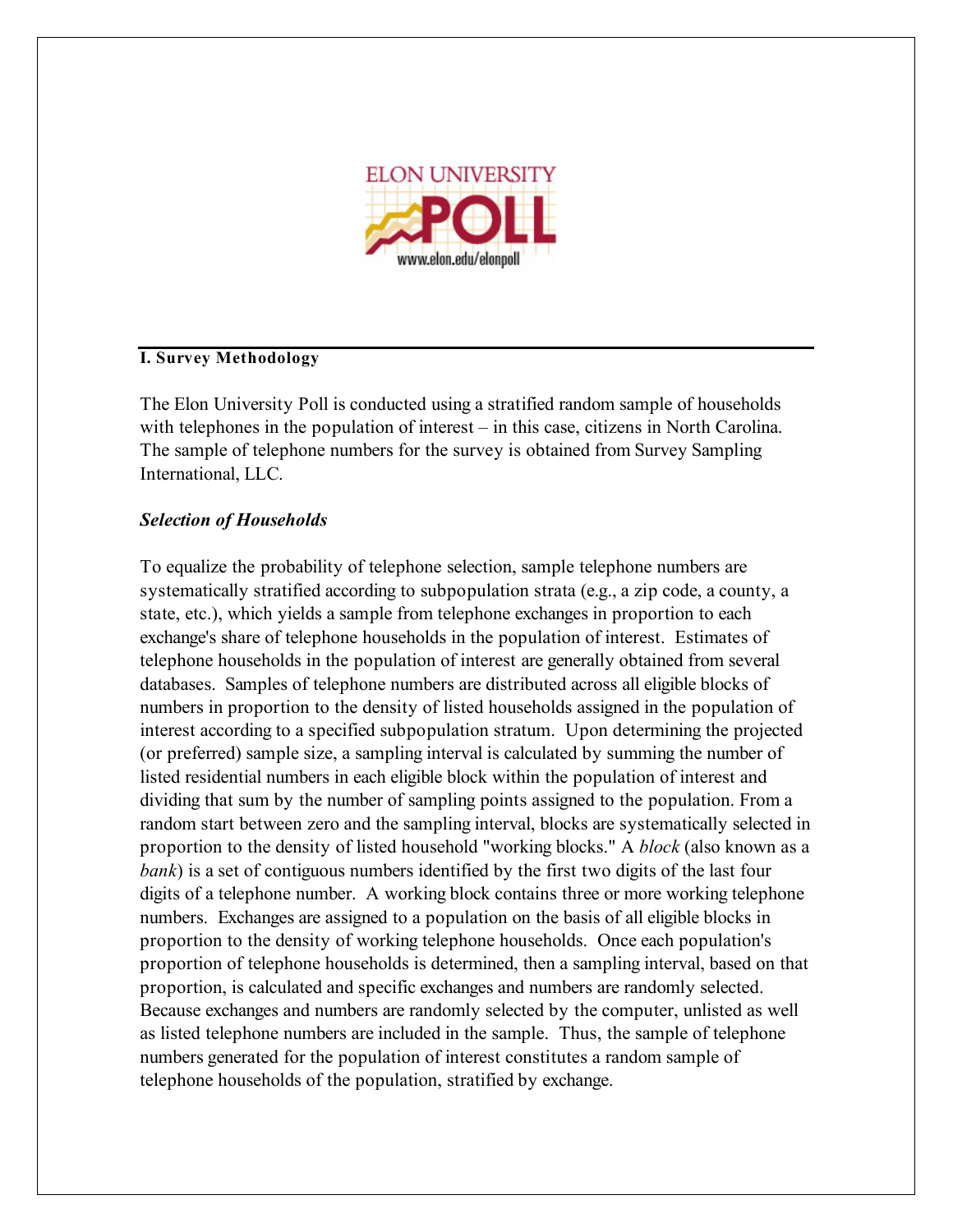### *Procedures Used for Conducting the Poll*

The survey was conducted Monday, March  $10^{th}$  through Thursday, March  $13^{th}$  of 2008. During this time calls were made from 5:00 pm to 9:00 pm EST. The Elon University Poll uses CATI system software (computer assisted telephone interviewing) in the administration of surveys. For each working telephone number in the sample, several attempts were made to reach the household. Only individuals in households 18 years or older were interviewed; those reached at business or work numbers were not interviewed. Within each household, one adult is generally selected based on whether s/he is the oldest or youngest adult in the home. Interviews, which are conducted by live interviewers, are completed with adults from households in the target population as specified. Interviews for this survey were completed with 473 adults from households in North Carolina. For a sample size of 473, there is a 95 percent probability that our survey results are within plus or minus 4.5 percent (the margin of sampling error) of the actual population distribution for any given question. For sub-samples (a subgroup selected from the overall sample), the margin of error is higher depending on the size of the subsample. When we use a subsample, we identify these results as being from a subsample and provide the total number of respondents and margin of error for that subsample. In reporting our results, we note any use of a subsample where applicable. Because our surveys are based on probability sampling, there are a variety of factors that prevent these results from being perfect, complete depictions of the population; the foremost example is that of margin of sampling error (as noted above). With all probability samples, there are theoretical and practical difficulties estimating population characteristics (or parameters). Thus, while efforts are made to reduce or lessen such threats, sampling error as well as other sources of error – while not all inclusive, examples of other error effects are non-response rates, question order effects, question wording effects, etc. – are present in surveys derived from probability samples.

#### *Questions and Question Order*

The Elon University Poll provides the questions as worded and the order in which these questions are administered (to respondents). Conspicuous in reviewing some questions is the "bracketed" information. Information contained within brackets ( [ ] ) denotes response options as provided in the question; this bracketed information is rotated per question to ensure that respondents do not receive a set order of response options presented to them, which also maintains question construction integrity by avoiding respondent acquiescence based on question composition. Some questions used a probe maneuver to determine a respondent's intensity of perspective. Probe techniques used in this questionnaire mainly consist of asking a respondent if their response is more intense than initially provided. For example, upon indicating whether s/he is satisfied or dissatisfied, we asked the respondent "would you say you are very ". This technique is employed in some questions as opposed to specifying the full range of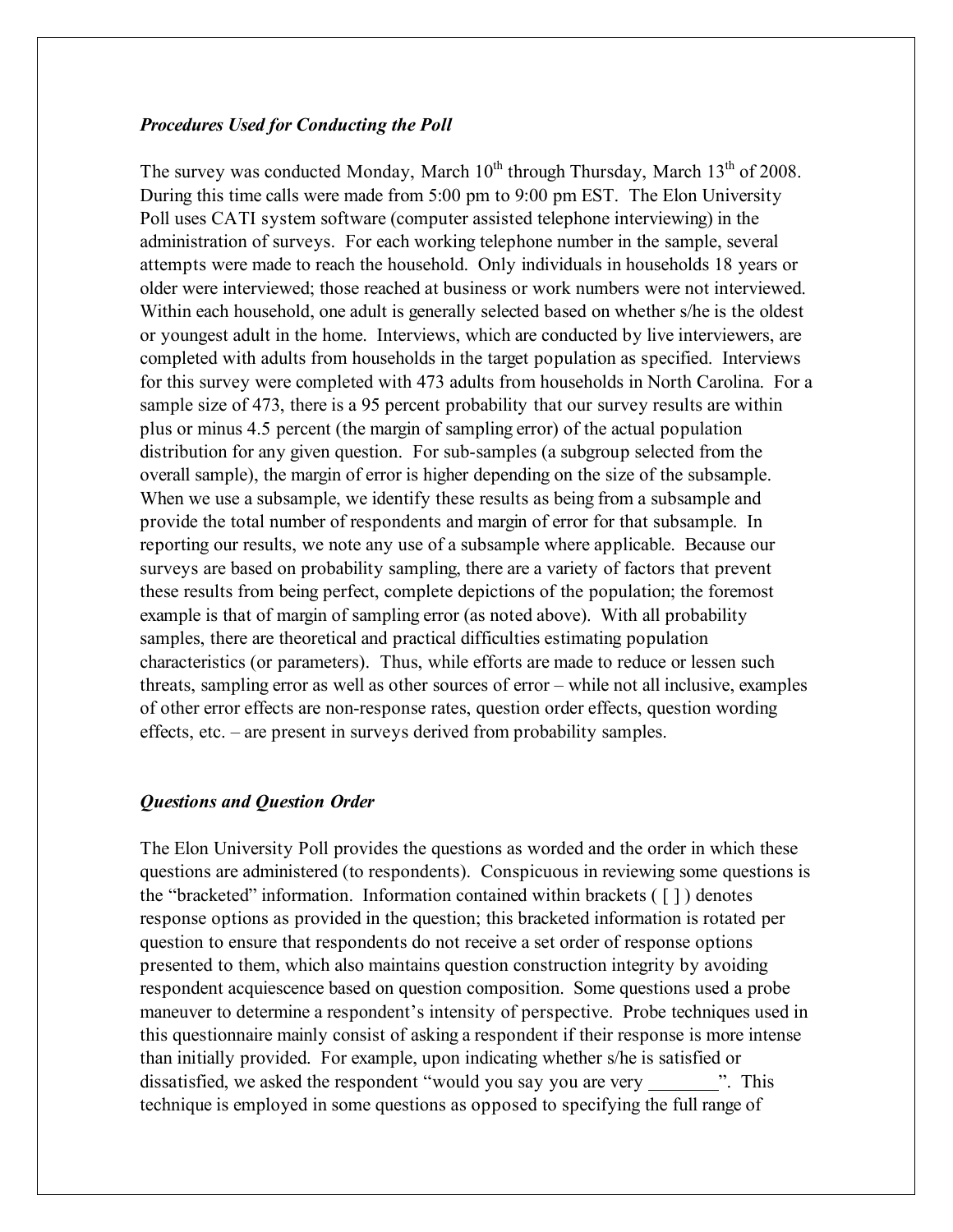choices in the question. Though specifying the full range of options in questions is a commonly accepted practice in survey research, we sometimes prefer that the respondent determine whether their perspective is stronger or more intense for which the probe technique used. Another method for acquiring information from respondents is to ask an "open-ended" question. The open-ended question is a question for which no response options are provided, i.e., it is entirely up to the respondent to provide the response information.

#### *The Elon University Poll*

The Elon University Poll is conducted under the auspices of the Center for Public Opinion Polling (Hunter Bacot, Director), which is a constituent part of the Institute for Politics and Public Affairs (George Taylor, Director); both these organizations are housed in the department of political science at Elon University. These academic units are part of Elon College, the College of Arts and Sciences at Elon University, which is under the direction of Dr. Steven House (Dean). The Elon University administration, led by Dr. Leo Lambert, President of the university, fully support the Elon University Poll as part of its service commitment to state, regional, and national constituents. Dr. Hunter Bacot, a professor in the department of political science, directs the Elon University Poll. Elon University students administer the survey as part of the University's commitment to experiential learning where "students learn through doing."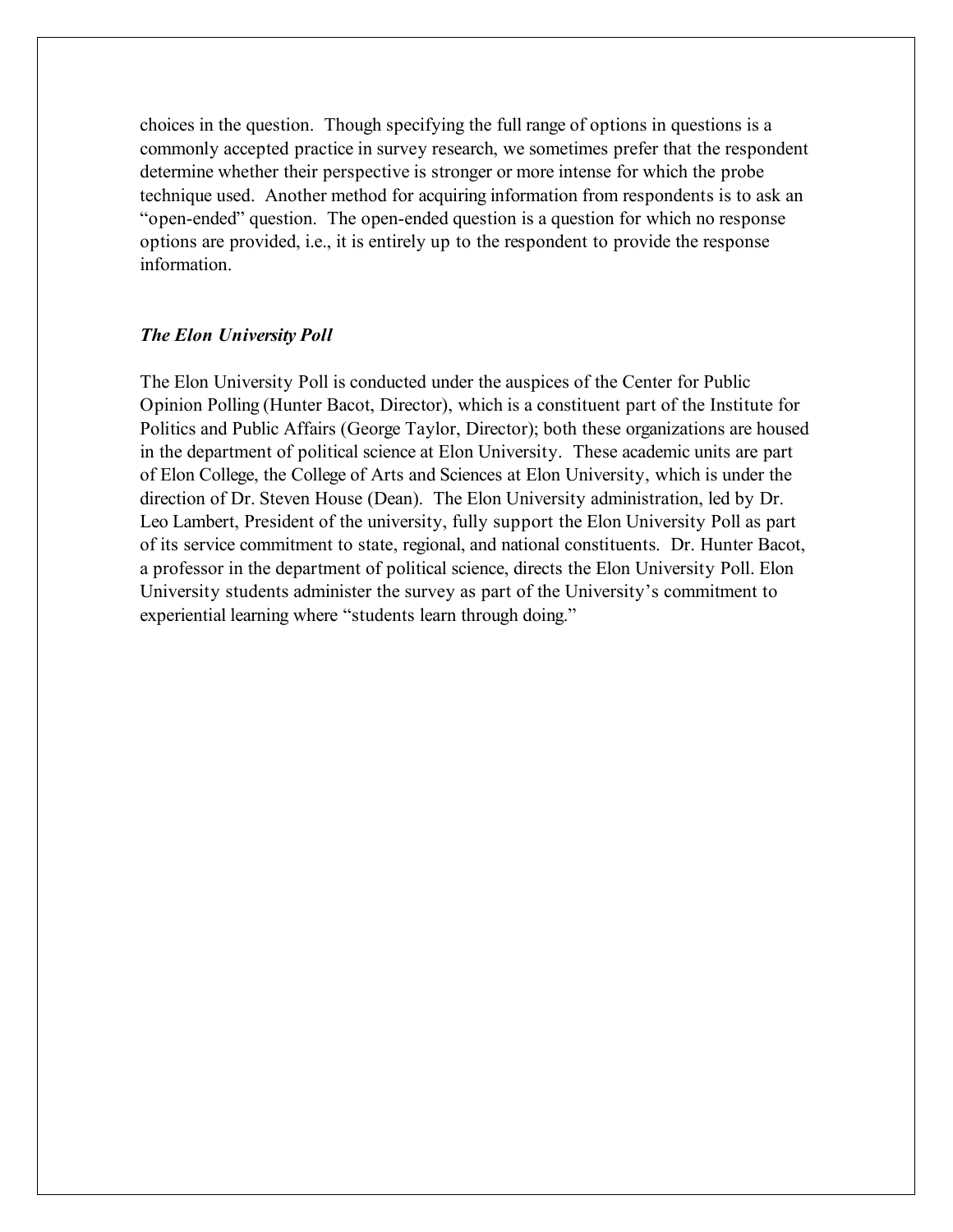# **II. Survey Instrument and Percent Distributions by Question**

**Interviews were completed with 473 adults from households in the North Carolina. For a sample size of 473, there is a 95 percent probability that our survey results are within plus or minus 4.5 percent (the margin of sampling error) of the actual population distribution for any given question. Data are weighted to reflect the adult population in terms of gender.**

| About the Codes appearing in Questions and Responses |                                                                                                                                                                                                                                                                                                                                                                                                                                                                   |  |  |
|------------------------------------------------------|-------------------------------------------------------------------------------------------------------------------------------------------------------------------------------------------------------------------------------------------------------------------------------------------------------------------------------------------------------------------------------------------------------------------------------------------------------------------|--|--|
|                                                      |                                                                                                                                                                                                                                                                                                                                                                                                                                                                   |  |  |
| <b>Response Options not offered</b>                  | Response options are not offered to the person taking the<br>survey (respondent), but are included in the question as<br>asked (and usually denoted by brackets,                                                                                                                                                                                                                                                                                                  |  |  |
|                                                      | []). Response options are generally offered only for<br>demographic questions (background characteristic, e.g.,<br>age, education, income, etc.).                                                                                                                                                                                                                                                                                                                 |  |  |
| $v =$ volunteered response                           | Respondents volunteer response option. As response<br>options are <u>not</u> offered to those taking the survey, some<br>respondents offer or volunteer response options.<br>Though not all volunteered options can be anticipated,<br>the more common options are noted.                                                                                                                                                                                         |  |  |
| $p =$ probed response                                | Respondents self-place in this option or category. A<br>probe maneuver is used in questions to allow the<br>respondent to indicate whether her/his response is more<br>intense than initially provided for in the choices<br>appearing in the question. For example, on probe<br>questions the interviewer, upon a respondent indicating<br>that she/he is satisfied (or dissatisfied), is instructed to<br>ask him/her "Would you say you are "very satisfied"?" |  |  |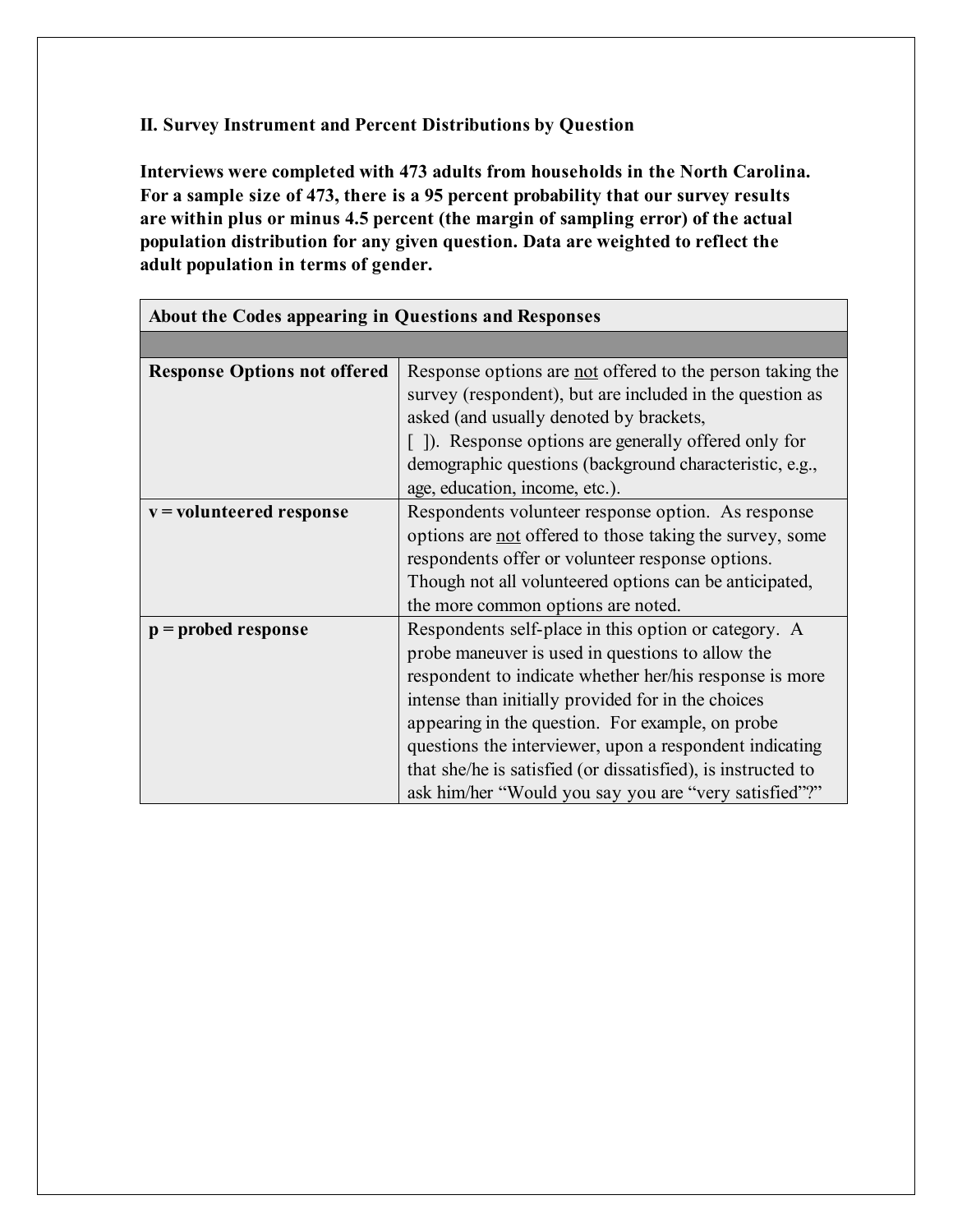# **Percentage Tables**

**Now, changing topics completely, I'd like to ask you some questions about the drought and water use in your household . . .**

How aware are you of the drought in North Carolina, [a great deal, a good amount, some, not too much, or not at all]? (if some, good amount, or great deal, go to next question; if not at all, not too **much, don't know, skip to next set of questions)**

|                         | Percent |
|-------------------------|---------|
| NOT AT ALL              | .7      |
| <b>NOT TOO MUCH</b>     | 4.1     |
| <b>SOME</b>             | 9.2     |
| A GOOD AMOUNT           | 13.8    |
| A GREAT DEAL            | 72.1    |
| DON T KNOW/NOT SURE (v) | .2      |
| Total (473, +/-4.5%)    | 100.0   |

**Please tell me where you have gotten information about the drought. . .**

| <b>Source of Information</b>                | <b>Percent</b> |
|---------------------------------------------|----------------|
| <b>Local Television News</b>                | 82.8           |
| Local Newspaper                             | 64.1           |
| Local Radio Station                         | 31.4           |
| <b>Cable Television News</b>                | 26.5           |
| Internet                                    | 23.8           |
| Friends, Family, or Neighbors               | 16.1           |
| National Network News or National Newspaper | 8.3            |
| <b>Local Government</b>                     | 6.7            |
| <b>Community Group</b>                      | 5.9            |
| <b>Environmental Group</b>                  | 5.9            |
| Co-Workers                                  | 3.8            |
| Other                                       | 6.7            |
| Don't Know (v)                              | 1.1            |

Note: the question was administered in an open-ended format that permitted respondents to identify multiple responses; respondents who selected "not at all" or "not too much" with regard to awareness (in previous question) are counted as "no" in these questions about information acquisition. Percentages are based on total sample size of 473 ( $+/-4.5%$ ).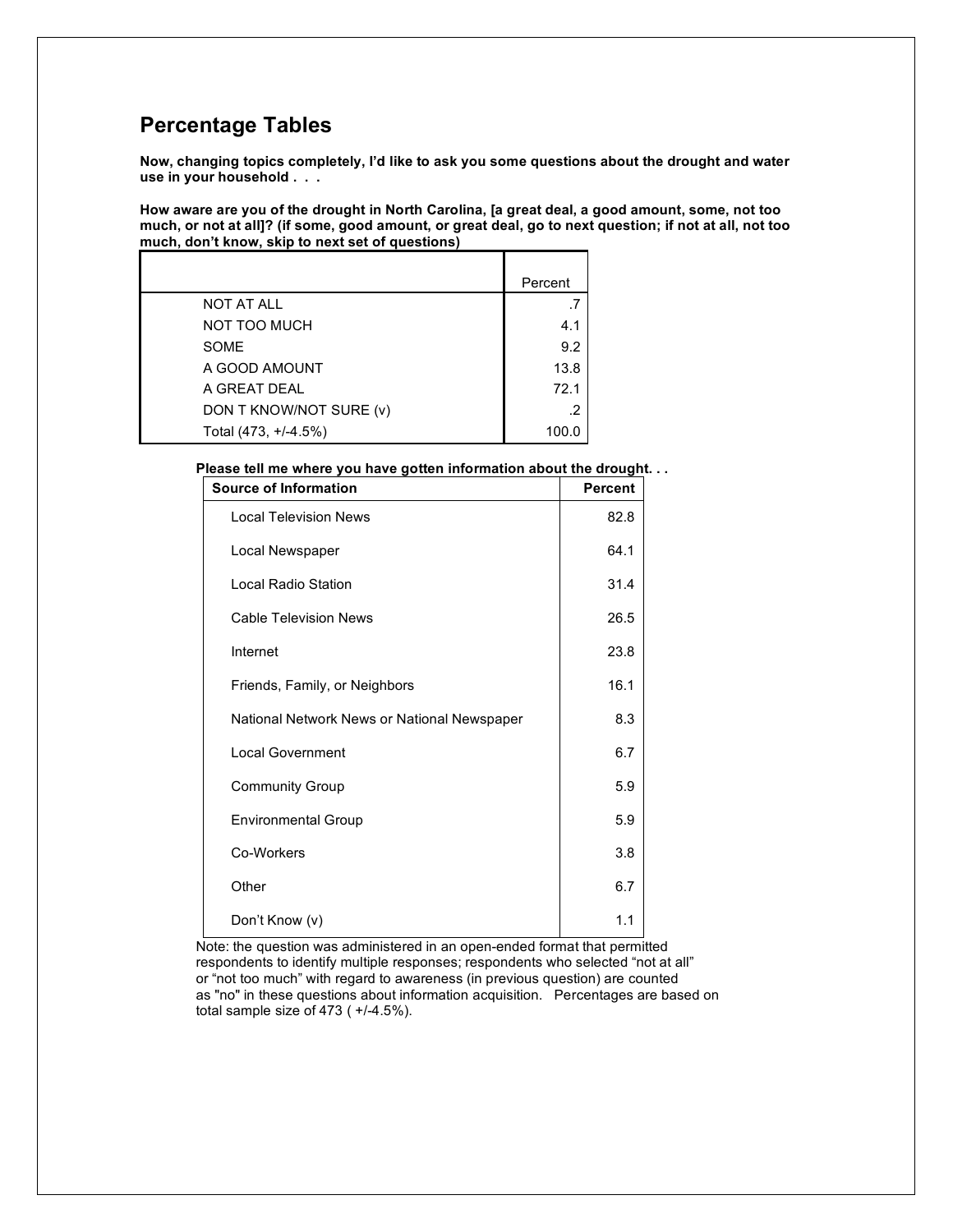**How concerned are you about the drought in North Carolina? Are you [very concerned, somewhat concerned, or not at all concerned]?**

|                       | Percent |
|-----------------------|---------|
| NOT AT ALL CONCERNED  | 4.9     |
| SOMEWHAT CONCERNED    | 31.8    |
| <b>VERY CONCERNED</b> | 62.8    |
| DON T KNOW (v)        | .5      |
| Total (473, +/-4.5%)  | 100.0   |

#### **How concerned are you about the water supply levels in North Carolina? Are you [not at all concerned, somewhat concerned, or very concerned]?** L,

|                       | Percent |
|-----------------------|---------|
| NOT AT ALL CONCERNED  | 6.8     |
| SOMEWHAT CONCERNED    | 30.2    |
| <b>VERY CONCERNED</b> | 62.0    |
| DON T KNOW (v)        | 1.1     |
| Total (473, +/-4.5%)  | 100.0   |

Are you [reducing or not reducing] water use in your home? (skip; if reducing, go to next question,; **if not reducing skip to next set of questions)**

|                        | Percent |
|------------------------|---------|
| NOT REDUCING WATER USE | 15.0    |
| REDUCING WATER USE     | 83.9    |
| DON T KNOW (v)         | 11      |
| Total (473, +/-4.5%)   | 100.0   |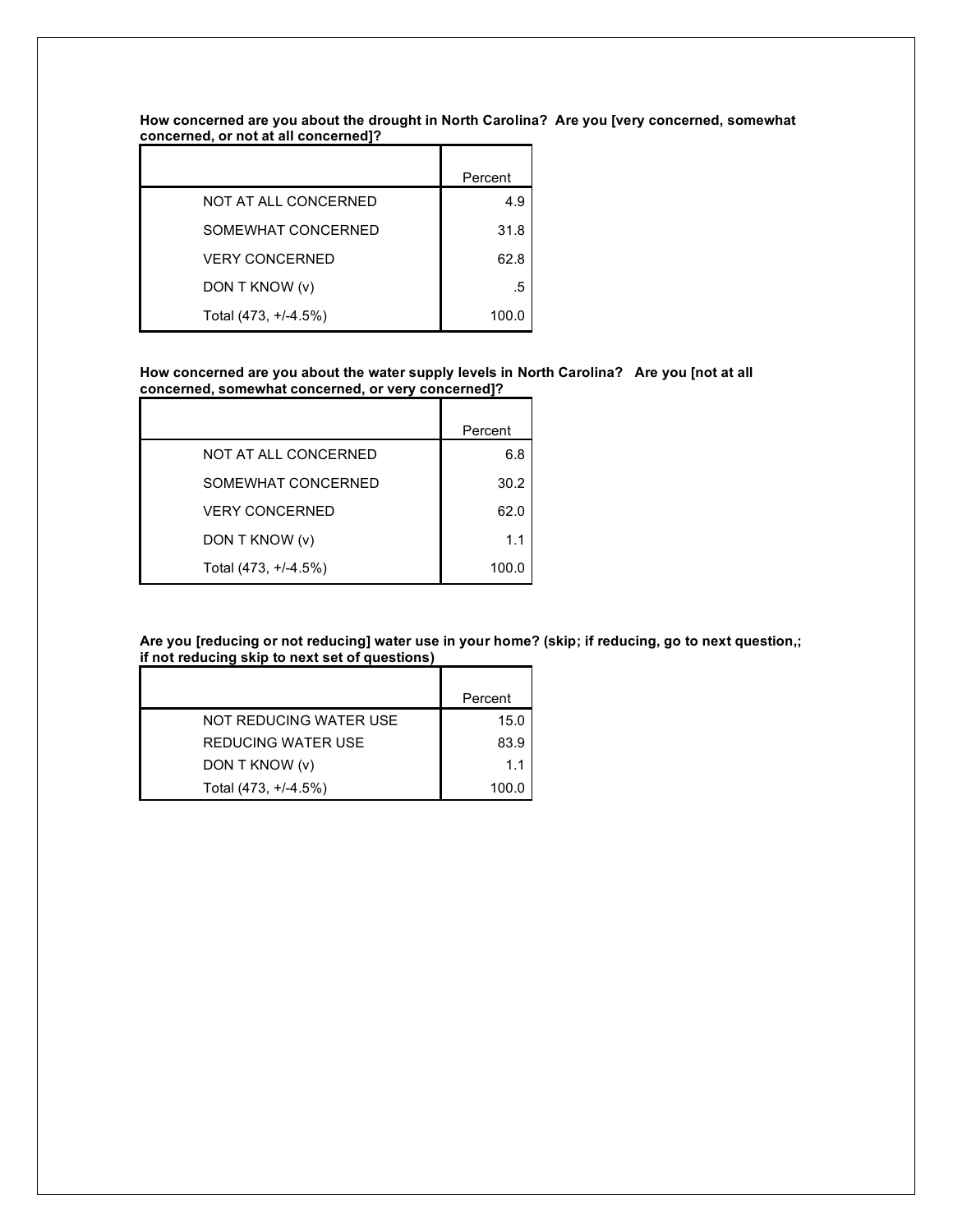| <b>Activity</b>                                                            | <b>Percent</b><br>Yes |
|----------------------------------------------------------------------------|-----------------------|
| Not Watering Outside                                                       | 54.6                  |
| Not Washing the Car at Home                                                | 51.0                  |
| <b>Taking Shorter Showers</b>                                              | 53.3                  |
| Turning Off Water when Brushing Your Teeth                                 | 45.1                  |
| Limiting the Number of Laundry Loads You Do                                | 47.6                  |
| Limiting the Number of Dishwashing Loads You Do                            | 45.4                  |
| Filling the Sink to Wash Dishes, and Not Running the Water<br>to Do Dishes | 31.9                  |
| Have Limited Flushing of the Toilet                                        | 28.8                  |
| Have Installed Water Efficient Shower Head                                 | 27.8                  |
| Have Installed Low Flow Toilet                                             | 23.4                  |
| Have Installed Water Efficient Washing Machine                             | 16.8                  |
| Have Checked and Repaired Leaks in Home                                    | 34.2                  |
| Have Installed Rain Barrel(s)                                              | 7.0                   |
| Other                                                                      | 9.2                   |
| Don't Know/Refused (v)                                                     | 1.4                   |

**Which of the following activities for reducing water use are you doing at your home?**

Note: respondents who selected "not reducing" water use in their home (in previous question) are counted as "no" in these questions about activities to reduce water use in the home. In this question, respondents were provided each option; percentages are based on total sample size of 473 ( +/-4.5%).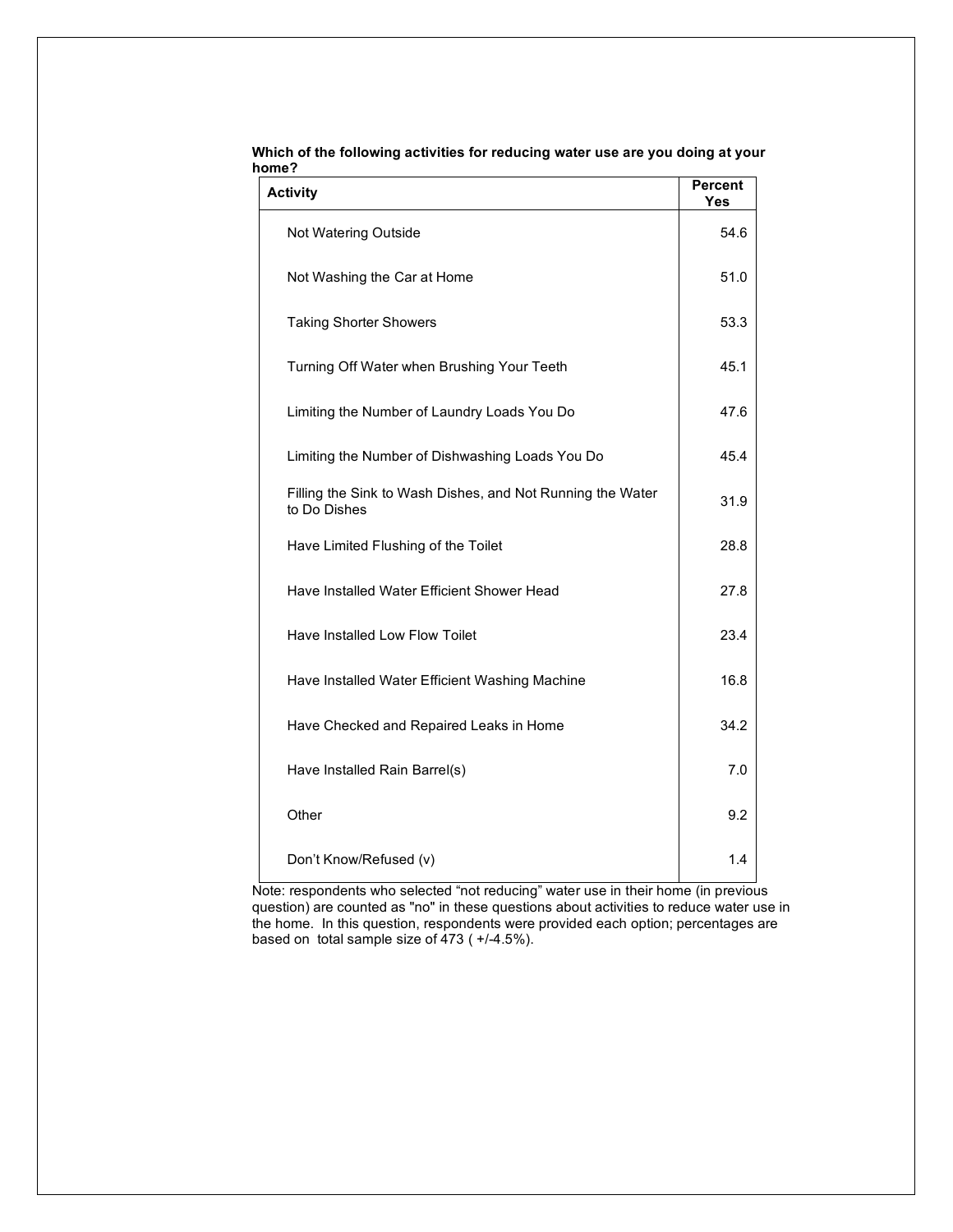| <b>Water Users in the State</b>  | <b>Not at All</b><br>Responsible | Somewhat<br>Responsible | <b>Very</b><br>Responsible | Don't<br>Know (v) |
|----------------------------------|----------------------------------|-------------------------|----------------------------|-------------------|
| <b>Business</b>                  | 6.1                              | 32.7                    | 55.6                       | 5.6               |
| <b>Local Government</b>          | 6.0                              | 23.9                    | 62.0                       | 8.1               |
| <b>State Government</b>          | 6.1                              | 22.3                    | 62.1                       | 9.4               |
| Local School Systems             | 12.7                             | 39.5                    | 39.9                       | 7.9               |
| Manufacturing Industries         | 5.6                              | 26.4                    | 56.9                       | 11.0              |
| Residents                        | 5.8                              | 30.3                    | 60.5                       | 3.4               |
| Farmers                          | 12.9                             | 42.8                    | 37.4                       | 6.9               |
| <b>Builders &amp; Developers</b> | 9.7                              | 27.9                    | 54.4                       | 8.0               |
| <b>Universities</b>              | 7.5                              | 36.8                    | 44.2                       | 11.5              |
| Power Companies                  | 4.8                              | 31.2                    | 52.8                       | 11.2              |
| Tourists & Tourism Industry      | 17.3                             | 37.4                    | 32.8                       | 12.6              |
| <b>Environmental Groups</b>      | 10.6                             | 25.5                    | 56.0                       | 7.9               |

I'm going to read you a list of water users in the state of North Carolina. I'd like to know what level of responsibility, if any, you feel each has in reducing water use . . . so, as I read these, tell me **whether they are [not at all responsible, somewhat responsible, or very responsible].**

Note: 473, +/-4.5%.

#### Do you think that water conservation in North Carolina is [a short term issue that will last about 2 to **3 years, or a long term issue that will last more than 5 years]?**

|                         | Percent |
|-------------------------|---------|
| <b>SHORT TERM ISSUE</b> | 25.7    |
| <b>LONG TERM ISSUE</b>  | 67.8    |
| DON T KNOW (v)          | 6.2     |
| REFUSED (v)             | .2      |
| Total (473, +/-4.5%)    | 100.0   |